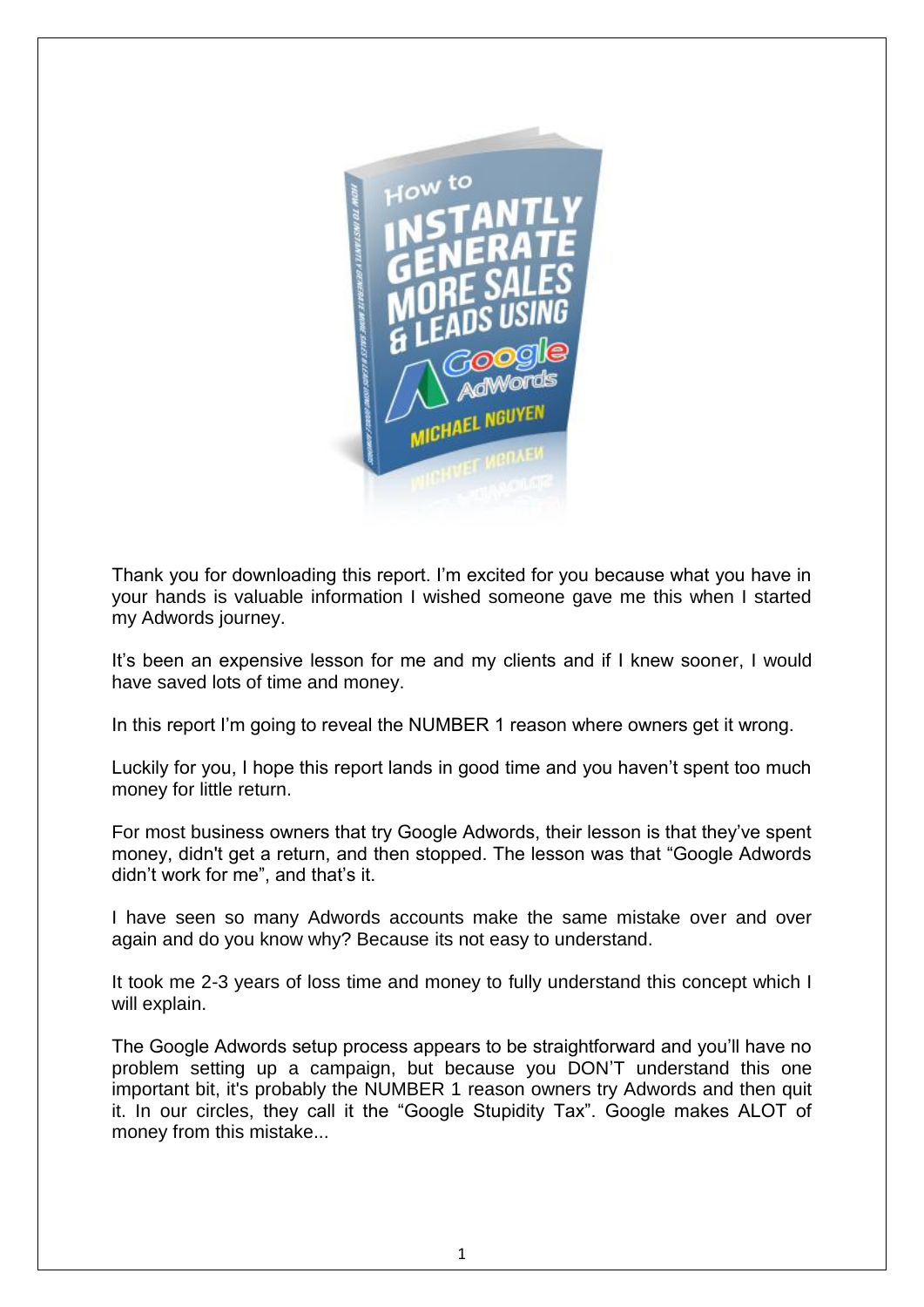## **Keyword Match Types**

Maybe you're confused, "What is keyword match types?" Let me explain what this means…

Keyword match types is a setting you "apply" to your keywords which tells Google how it will trigger your ads. There are 4 main keyword match types (Think of it as 4 settings which you can apply to a keyword):

- 1. Broad Match
- 2. Phrase Match
- 3. Exact Match
- 4. Broad Match Modifier

The NUMBER 1 reason why users fail with Google Adwords Search is that they use **Broad Match** keywords right from the get go, meaning they apply broad match settings (by default) and not even know it.

They don't understand what it means. For most businesses broad match settings is probably the last setting to explore once you've gotten ROI from the other 3 settings.

**Let's get into what each setting means and how you can apply it to your business.**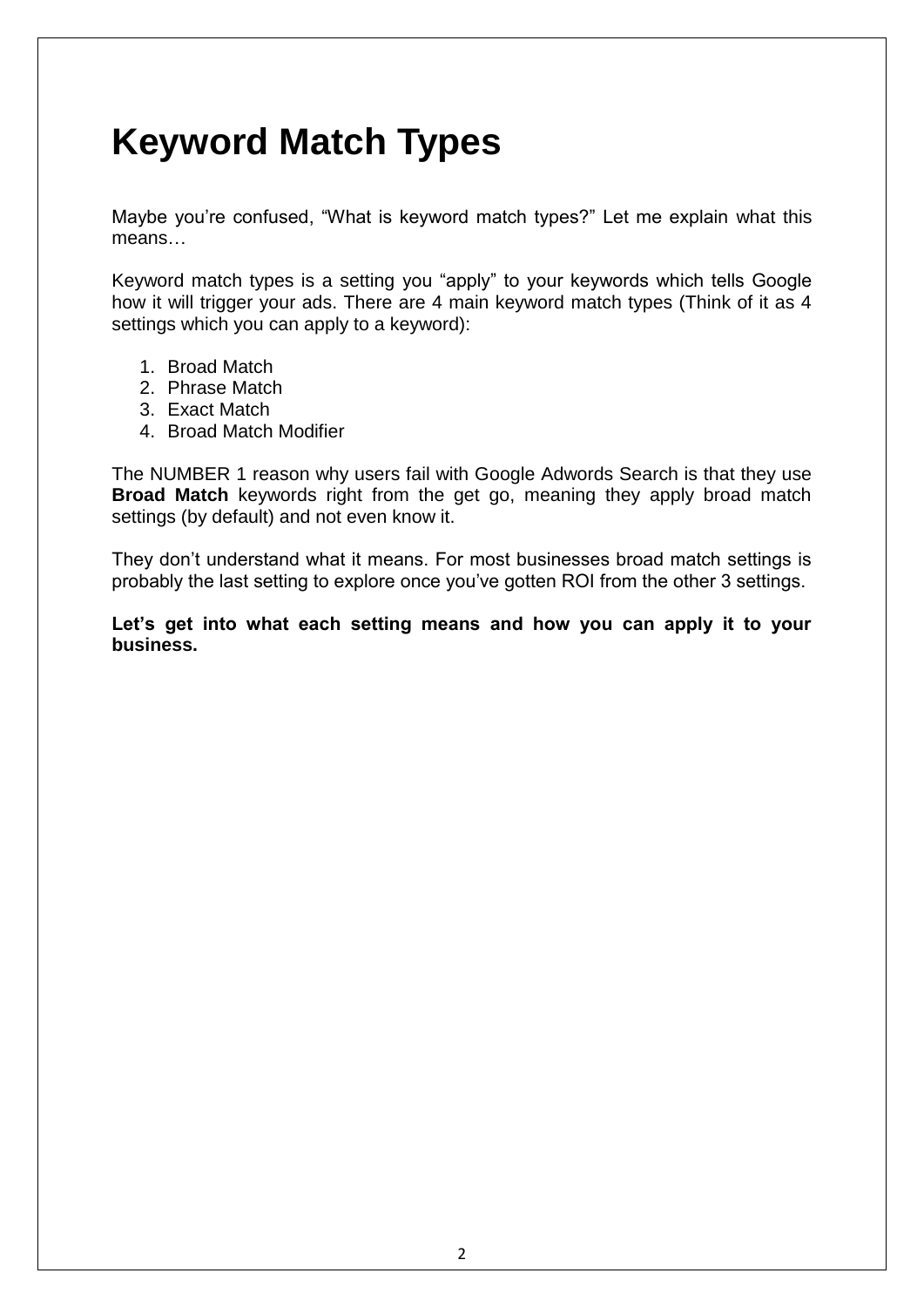### **Broad Match**

Below you will see a section where keywords are added, a bid of £5, and the keyword just *honda bike*. Notice how the word doesn't have any visible settings applied to it. (Google does show the tips section below but no one understands it unless you study and practice Adwords).

By adding keywords freely into the box below, you're actually adding a broad match setting to your keyword. In your mind, you may think it's a targeted keyword if you own a honda motorcycle business, but to Google, you're telling something else.

| Add keywords                                                                                                                                         | $\times$<br><b>Name</b><br>Honda                                                                                                      |
|------------------------------------------------------------------------------------------------------------------------------------------------------|---------------------------------------------------------------------------------------------------------------------------------------|
| Choose phrases that customers would use to search for your products and services.<br>Control how keywords match to searches with match types.        | $Bid$ ?                                                                                                                               |
| Enter one keyword per line.<br>Honda bike                                                                                                            | £<br>5<br><b>Keywords</b>                                                                                                             |
|                                                                                                                                                      | Your ad can show on search results for terms related to your keywords.<br>Honda bike                                                  |
|                                                                                                                                                      |                                                                                                                                       |
|                                                                                                                                                      |                                                                                                                                       |
| <b>Estimate search traffic</b>                                                                                                                       |                                                                                                                                       |
| Important note: We cannot guarantee that these keywords will improve your campaign performance. We<br>keywords does not violate any applicable laws. | <b>Tips</b><br>Start with 10-20 keywords per ad group.<br>Use match types to control which keyword variations can<br>trigger your ad. |
| Cancel<br><b>Save</b>                                                                                                                                | Learn more about choosing effective keywords.                                                                                         |

In your mind, you're telling Google to show your ads when someone types in *honda bike* but actually, you're telling Google to show your ads when a user's search term is "similar", "nearly" or "related" to your actual keyword at Google's discretion.

Here is what actually triggered the ads and resulted in irrelevant clicks for the keyword: *honda bike*

| Search term                                     | Match type ?       | Added /<br>J<br>Excluded ? | Clicks <sup>?</sup> |
|-------------------------------------------------|--------------------|----------------------------|---------------------|
| motorbike                                       | <b>Broad match</b> | None                       |                     |
| electrick dragster motorcycle                   | <b>Broad match</b> | None                       | 2                   |
| hero bikes                                      | <b>Broad match</b> | None                       |                     |
| cbr1000rr for sale uk                           | <b>Broad match</b> | None                       |                     |
| dirt bike motors motorbikes &amb<br>scooters uk | <b>Broad match</b> | None                       |                     |
| pre 65 trials bikes for sale                    | <b>Broad match</b> | None                       |                     |
| cbf 125 or cbr 125r                             | <b>Broad match</b> | None                       | 2                   |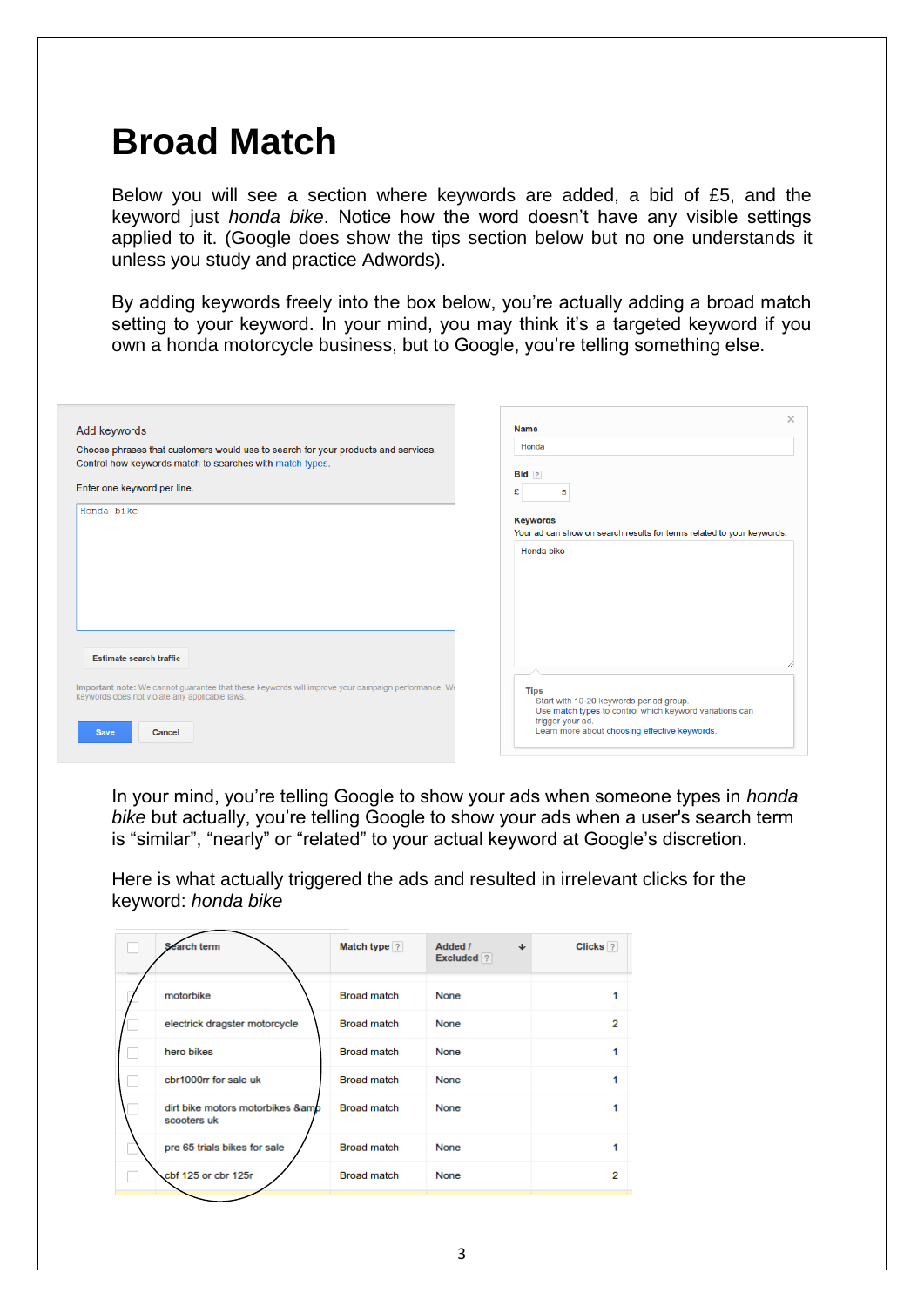The keyword *honda bike* into the campaign, but without the correct settings, Google decided the searches above were related to *honda bike*.

The reason why the ads were shown and clicked on is because Google decided their search term was related to *honda bike,* hence **broad match**.

The definition of broad by Oxford dictionary is: *Covering a large number and wide scope of subjects* and that's what Google is trying to match with a keyword set to Broad Match, the broadest possible.

By giving Google this control, you will attract irrelevant clicks and waste money.

For the majority of business owners, it's the number 1 reason why poor keyword settings are killing their results.

Instead of having 95% of the budget working hard for the campaign, only 10% of the budget is working hard and the rest is killing the campaign, hence the wasted money.

Here's how you can stop giving control to Google. You do this by applying the correct match types. The best 3 to use initially are "Exact matches", "Phrase Matches", & "Broad Match Modifier".

Let's go into a little more detail.

# **Before you read on**

Stop now and log into your Google Adwords account and check to see if you're using just broad match terms.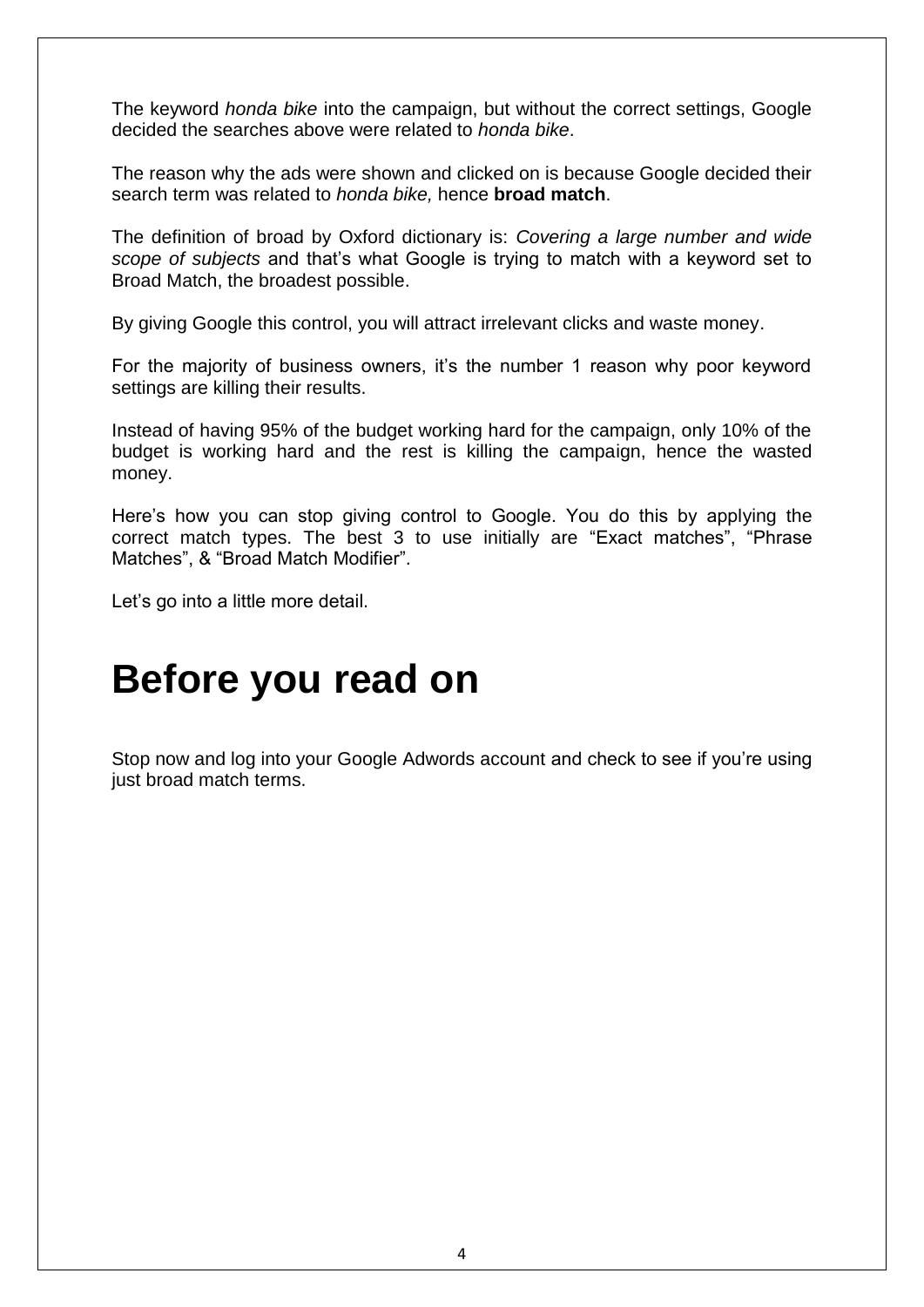#### **Exact Matches**

When you add a keyword to the list as an exact match, you're telling Google to only show your ads if someone's search term is exactly like your keywords.

If your keyword is *honda bike* and you only want to show ads when someone types in exactly *honda bike*, you need to add square brackets to it like this:

[honda bike]

In the Adwords interface, it will look like this when you add it:

| Add keywords                                                                                                                                  |
|-----------------------------------------------------------------------------------------------------------------------------------------------|
| Choose phrases that customers would use to search for your products and services.<br>Control how keywords match to searches with match types. |
| Enter one keyword per line.                                                                                                                   |
| [honda bike]                                                                                                                                  |
|                                                                                                                                               |
|                                                                                                                                               |
|                                                                                                                                               |
|                                                                                                                                               |
|                                                                                                                                               |
| <b>Estimate search traffic</b>                                                                                                                |
| Important note: We cannot quarantee that these keywords will improve your campaign performance. We r<br>not violate any applicable laws.      |
| <b>Save</b><br>Cancel                                                                                                                         |

Your ads will NOT show unless the user searches *honda bike, exactly as it is.*

The benefit is, its ultra targeted but you may limit your ads to the wider market.

## **Before you read on**

Stop now and log into your Google Adwords account and start adding in exact keywords using square brackets.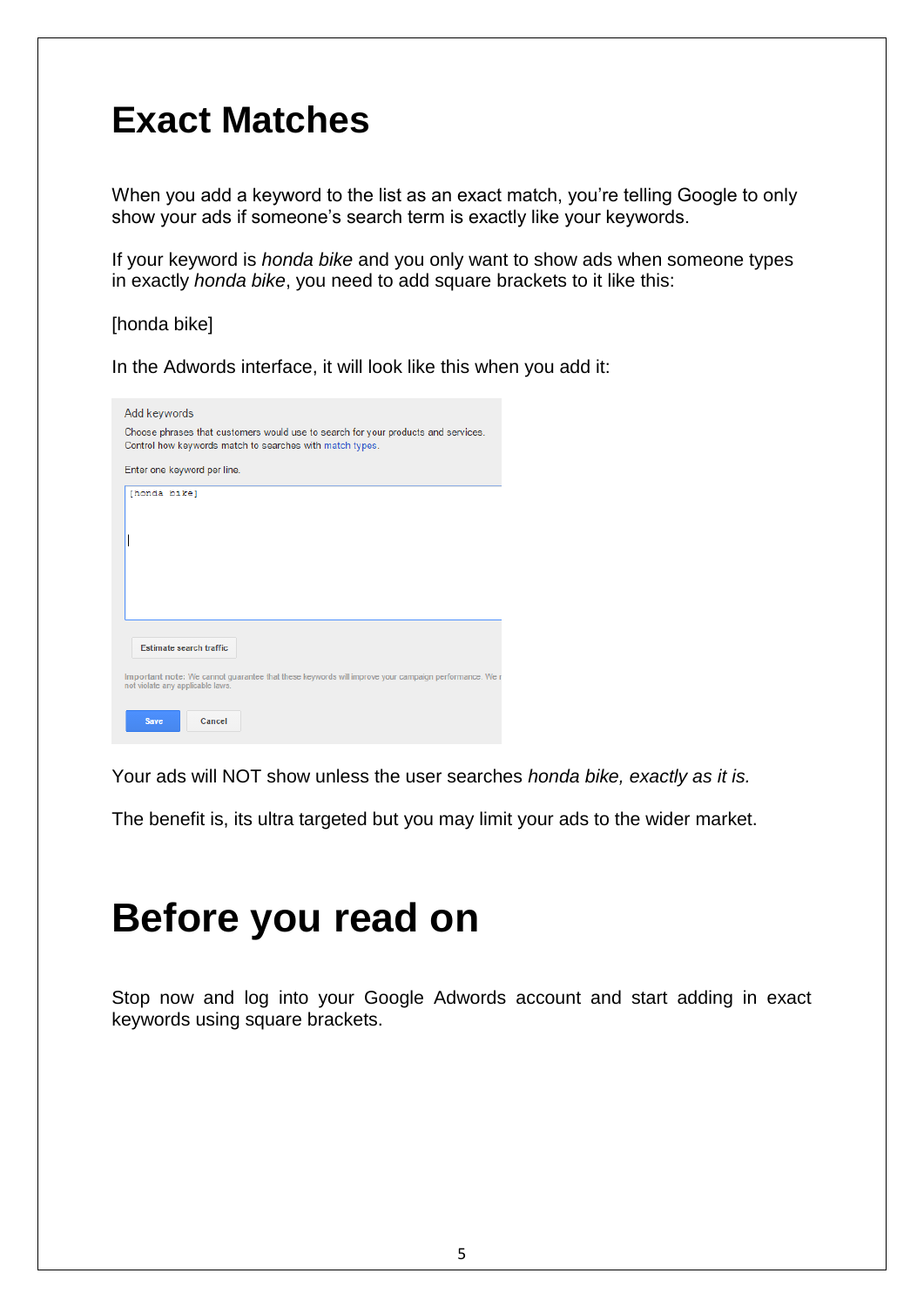#### **Phrase Match**

When you add a keyword to the list as an phrase match, you're telling Google to only show your ads if someone's search term contains your keywords in that order. If your keyword is *honda bike* you need to add quotes to it like this:

"honda bike"

Your ads WILL show when someone types in the following: *cheap honda bike used honda bike honda bike for sale*

It doesn't matter if there are words after or before the keywords, as long as the keywords are contained in that order.

The ads will NOT show for: *used honda motorcycle bike honda cheap bike*

because the phrase honda bike is not in that order.

"honda bike"

In the Adwords interface, it will look like this when you add it:

| Add keywords                                                                                                                                  |
|-----------------------------------------------------------------------------------------------------------------------------------------------|
| Choose phrases that customers would use to search for your products and services.<br>Control how keywords match to searches with match types. |
| Enter one keyword per line.                                                                                                                   |
| "honda bike"                                                                                                                                  |
|                                                                                                                                               |
|                                                                                                                                               |
|                                                                                                                                               |
|                                                                                                                                               |
| Estimate search traffic                                                                                                                       |
| Important note: We cannot quarantee that these keywords will improve your campaign performance. We<br>not violate any applicable laws.        |
| Cancel<br><b>Save</b>                                                                                                                         |

The ads will only show when the words are in that order with the double quotes added to it.

The benefit is, it opens yourself to a wider market and catches all those that type exact searches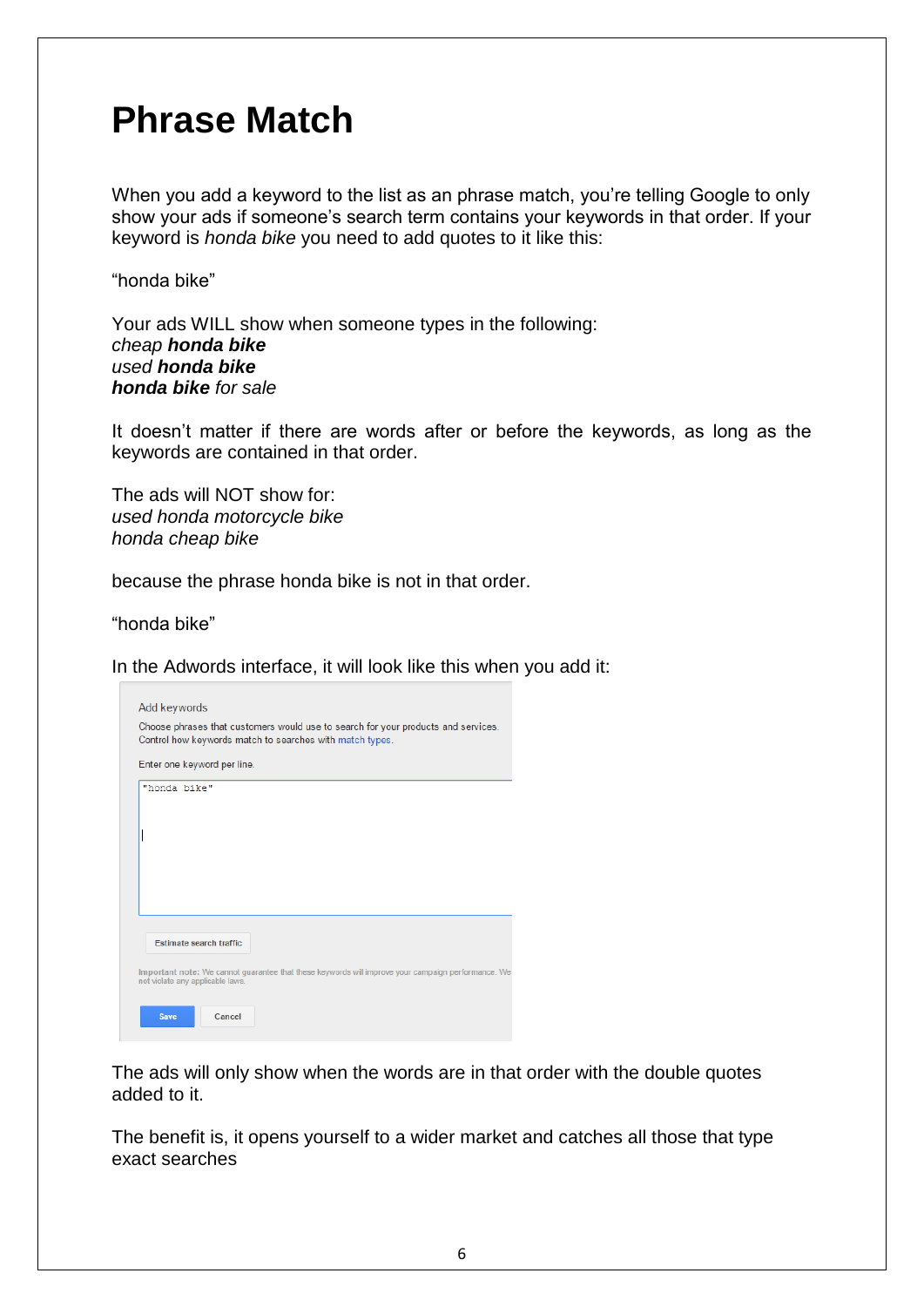## **Before you read on**

Stop now and log into your Google Adwords account and start adding different phrase matches to your account

### **Broad Match Modifier**

In my opinion, broad match modifier is the best setting to reach the widest market in mass and still have relevant clicks.

It catches everyone related to your keywords including keywords which used exact and phrase but it doesn't go as far as broad match settings which will attract irrelevant clicks.

When you add a keyword to the list as a broad match modifier, you're telling Google to show your ads as long as it contains the words honda and bike in any order.

If your keyword is *honda bike* and you want to show ads when someone types any search phrase but as long as it contains honda and bike in any order, you just need to add a plus sign infront of the word:

+honda +bike

In the Adwords interface, it will look like this when you add it:

| Add keywords                                                                                                                                             |
|----------------------------------------------------------------------------------------------------------------------------------------------------------|
| Choose phrases that customers would use to search for your products and services.<br>Control how keywords match to searches with match types.            |
| Enter one keyword per line.                                                                                                                              |
| +honda +bike                                                                                                                                             |
| <b>Estimate search traffic</b><br>Important note: We cannot quarantee that these keywords will improve your campaign performance. We<br>applicable laws. |
| <b>Save</b><br>Cancel                                                                                                                                    |

Your ads will now show to the masses as long as their search term contains honda and bike in any order. Your Google ad will show for:

*cheap honda bike honda location bike for sale honda bike bike shops honda honda bike used honda spart parts bike*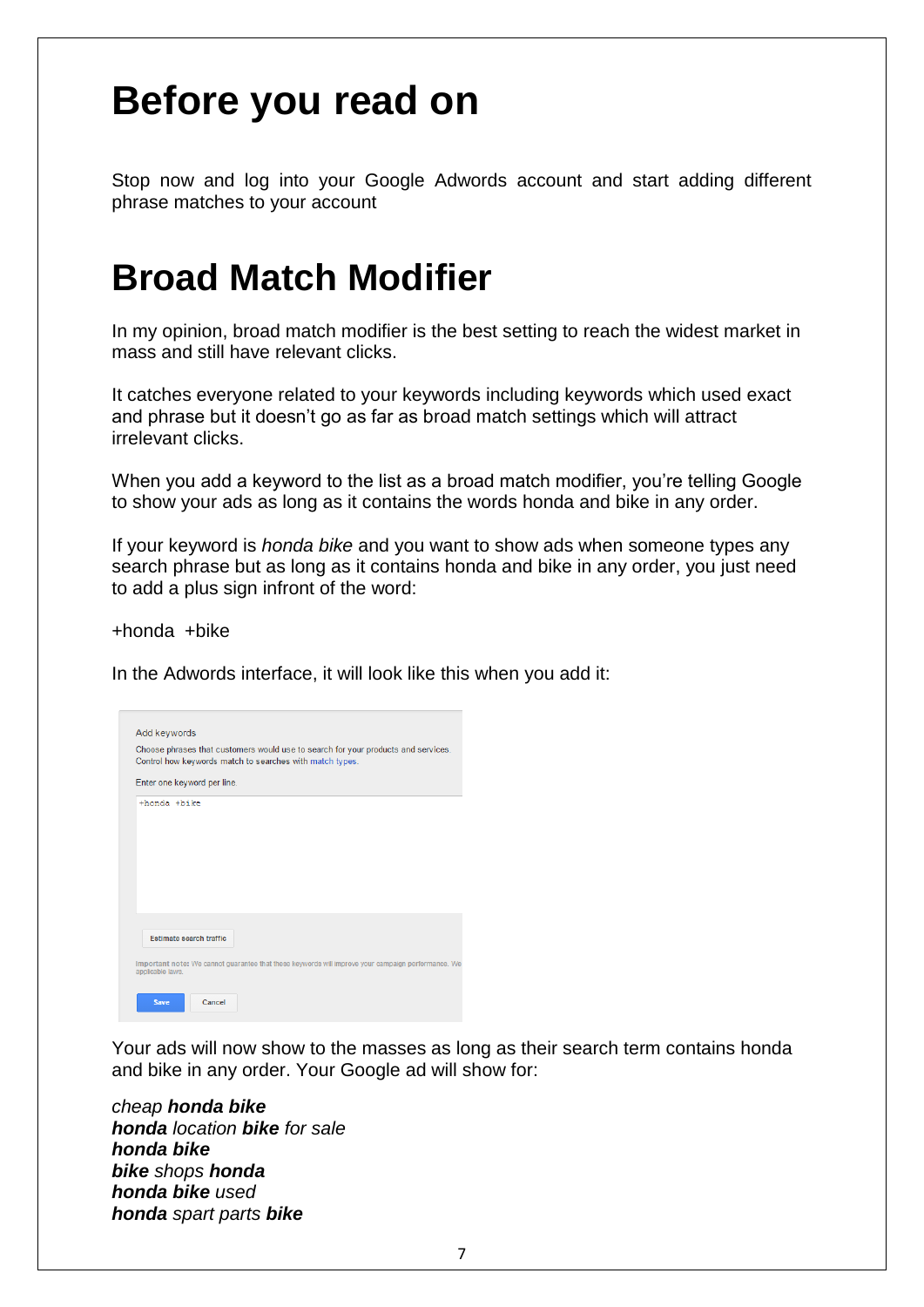*Note: You will attract some "bad" words with Broad Match Modifier BUT it will allow you to stay infront of the masses. We'll discuss later about negative keywords in the video series.*

Here is a visual representations for you to see it in a different way. Let's say the keyword *honda bike* gets in total 1000 searches per month, here is what each may claim by bringin in revenant clicks

Exact = 100 searches per month Phrase = 300 searches per month Broad Match Modifier = 500 searches per month Broad Match = 200 searches per month in amongst the million of irrelevant clicks.



The majority of business owners will be aiming with broad match (not intentionally) with a possible of 200 good searches to the business.

Because those 200 searches will be amongst what Google would deem relatable keywords, which are in its millions, you're 99% going to be triggering those searches as Google will priorities those search terms instead, if you don't tell it to.

Broad match setting will catch some of the search terms but more likely than not, you'll get the other non related clicks.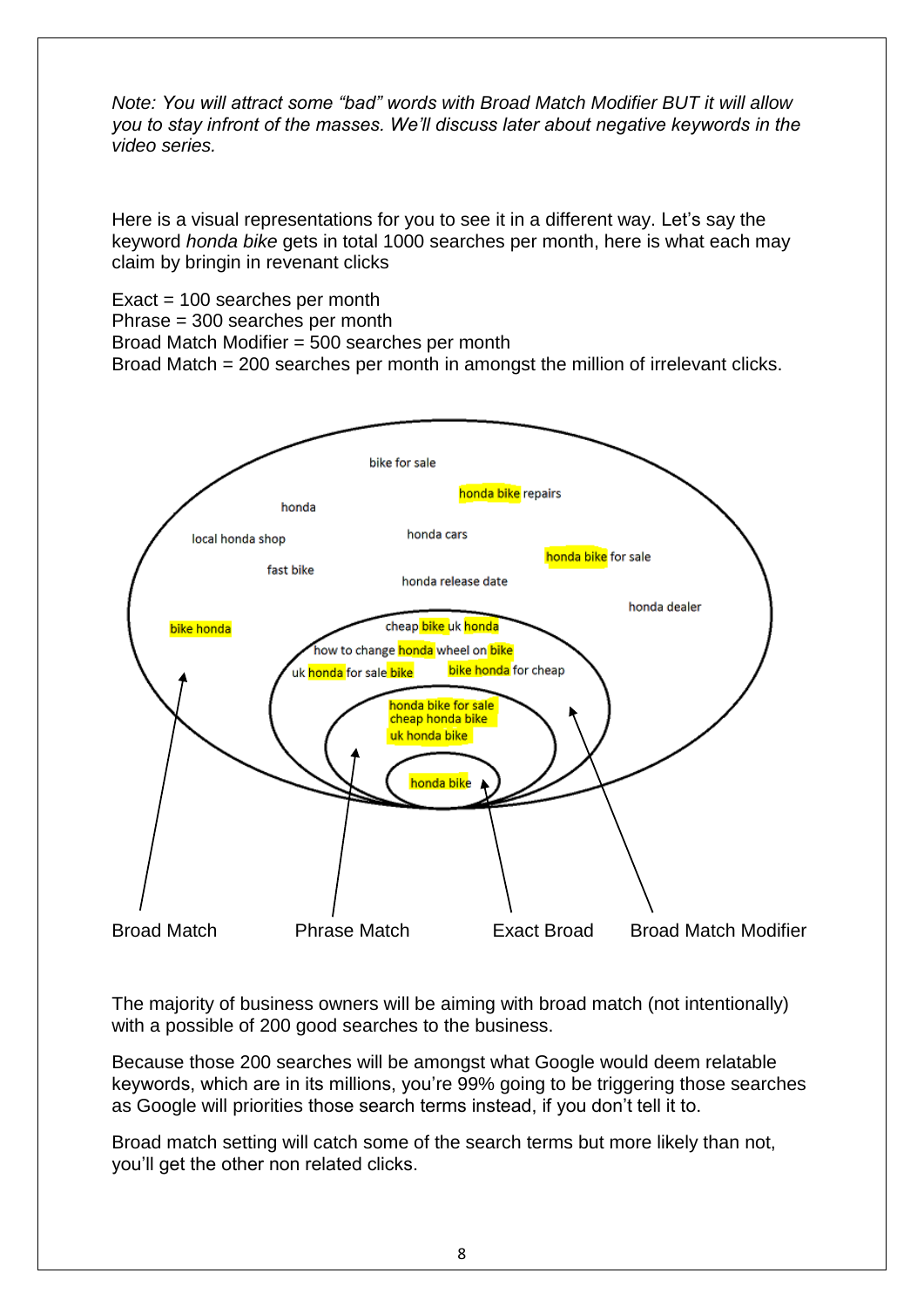So why does the all of the above matter? In simples terms, you have a chance to avoid an expensive lesson in Adwords.

We have paid for this lesson and want to ensure you don't make the same mistake as us.

If there's one thing you should take away from this, is to understand keyword match types or you will be spending your marketing campaign on wasted clicks for no good reason.

Better to invest budget in the right customers instead of the wrong audience.

After that, then you can work on your product / service offering to that market. You want to lead a horse to water with the possibility that he will drink your offering by using Exact Matches, Phrase Matching, & Broad Match Modifier.

Action step, go into your Adwords account and change all your keyword variations to the following like this with your own keywords

[honda bike] "honda bike" +honda +bike

Doing this will reduce the irrelevant clicks and save you money straight away.

| Important note: We cannot quarantee that these keywords will improve your campaign performance. We res |
|--------------------------------------------------------------------------------------------------------|
|                                                                                                        |

NOTE – This approach will REDUCE the irrelevant clicks drastically, but some may still be caught. This is ok and normal as your next step is to start filtering out the bad search terms. Well talk about this about negative keywords in the FREE Training Video